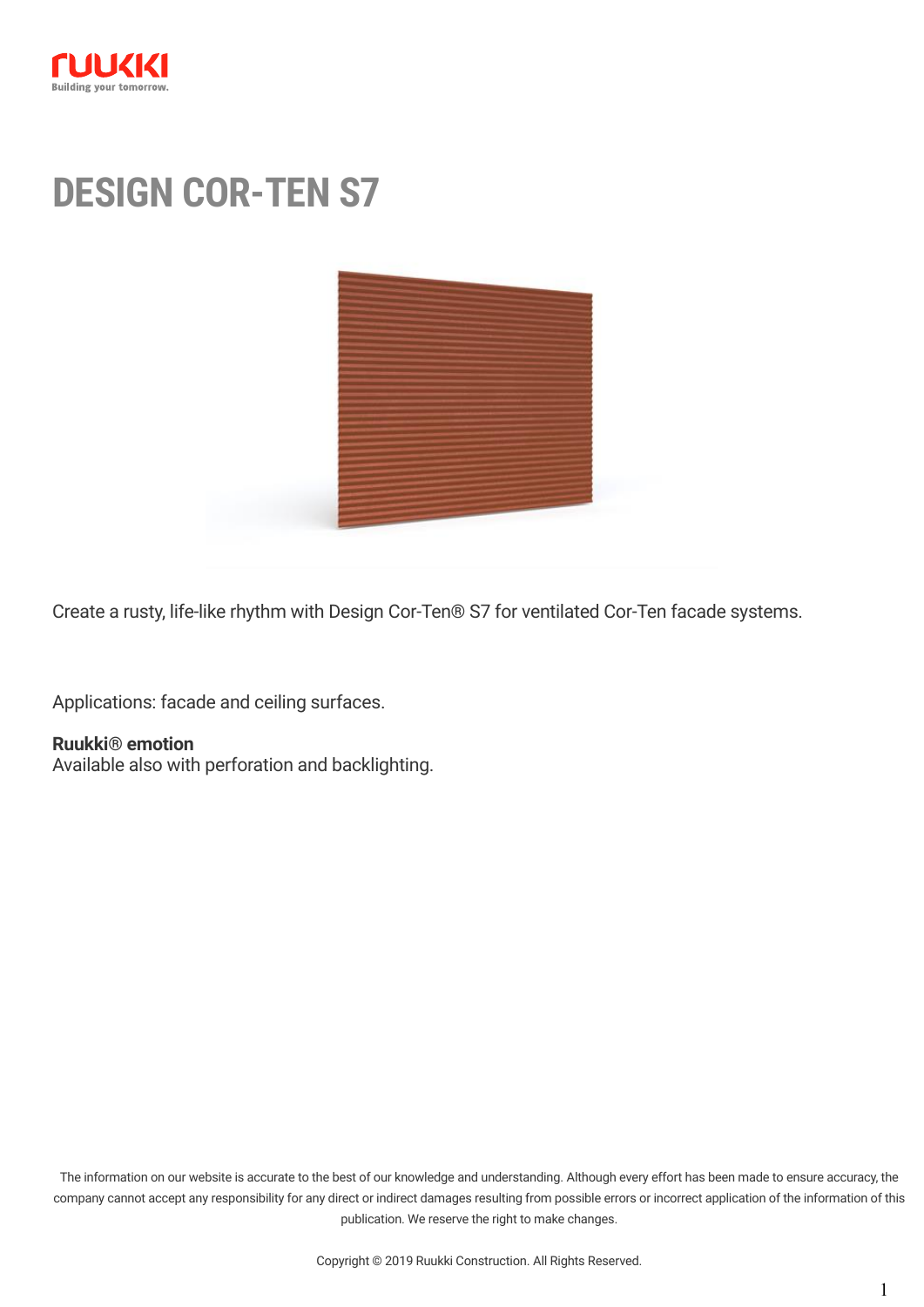## **PROPERTIES**



| <b>Model name</b>                                                 | Design Cor-Ten S7 |  |
|-------------------------------------------------------------------|-------------------|--|
| <b>Effective width</b>                                            | 1119 mm           |  |
| <b>Total width</b>                                                | $\sim$ 1169 mm    |  |
| <b>Depth</b>                                                      | 6 mm              |  |
| <b>Pitch</b>                                                      | 33 mm             |  |
| <b>Maximum length</b>                                             | 3550 mm           |  |
| Minimum length<br>the contract of the contract of the contract of | 200 mm            |  |

#### **PERFORATION LAYOUT**



10 % perforation, hole size  $d = 4$  mm, centres  $c = 12$  mm 15 % perforation, hole size d = 4 mm, centres c = 10 mm 30 % perforation, hole size d = 4 mm, centres c = 7 mm 40 % perforation, hole size d = 5 mm, centres c = 7.5 mm

### **MATERIALS**

Material Material thickness (mm) Weight (kg/m<sup>2</sup>)

Surface treatment Reaction to fire

2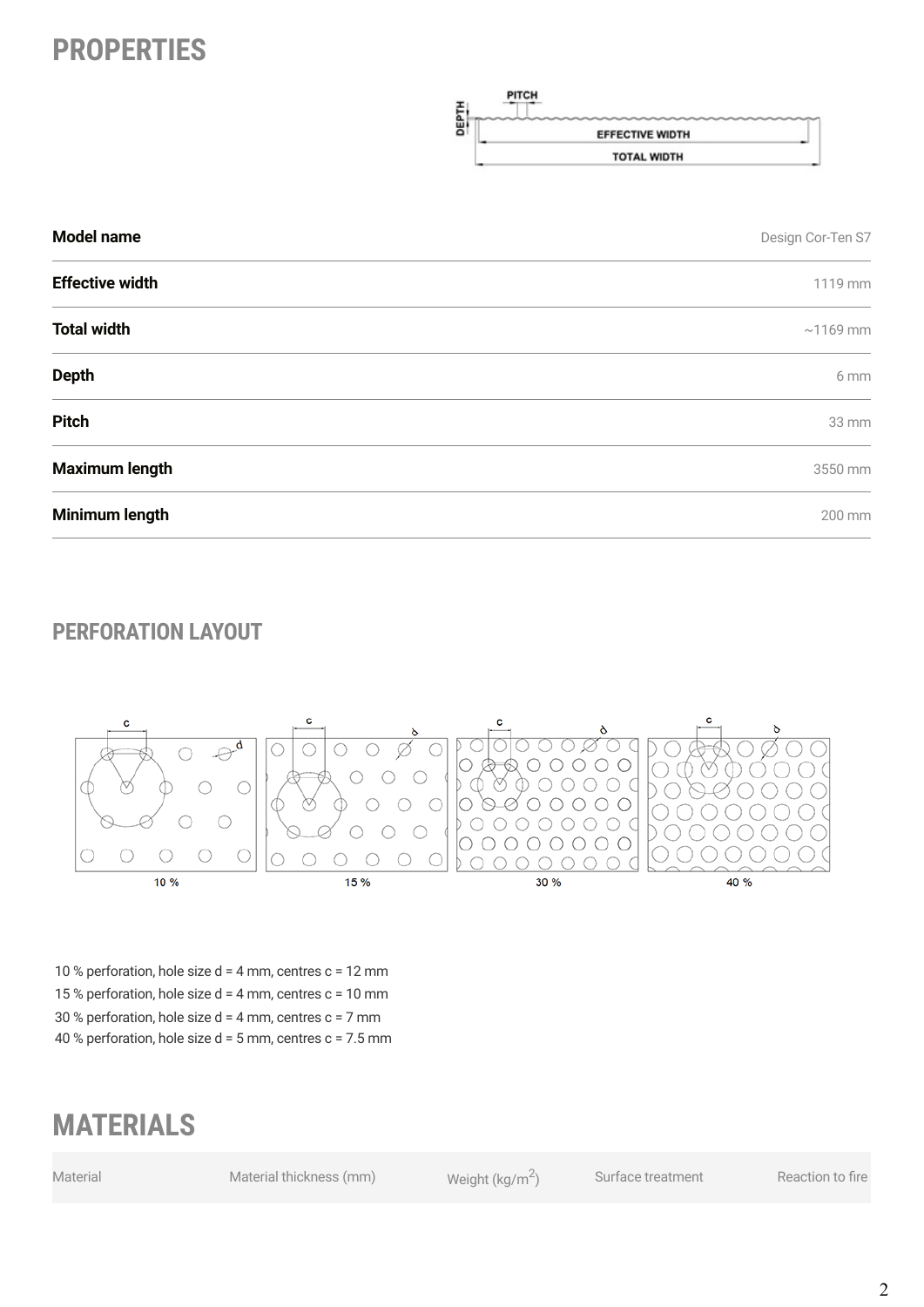| Steel Cor-Ten A | $\overline{\phantom{a}}$ |  |
|-----------------|--------------------------|--|
|                 |                          |  |

Due to its unique chemical composition, Cor-Ten weather-resistant structural steel sheet has a significantly better ability to resist atmospheric corrosion than similar general structural steels. Weather-resistant steel is used in architectural applications without requiring any separate surface treatment. Use of weather-resistant steel thus eliminates the need for surface treatments during the manufacturing and operational periods, in turn lowering the environmental load and costs throughout the product's life cycle.

The weather resistance of the product is due to its oxide layer, i.e. the patina which forms on the steel surface which is resistant to the action of alloys and has low oxygen permeability. The oxide layer is created when weather-resistant steel is wetted and dried repeatedly. The protective surface layer forms in normal weather conditions within 18…36 months.

The patina layer is initially reddish brown in colour, becoming darker in tone over the course of time. In industrial environments the patina forms more rapidly on the steel and darkens more than in cleaner rural environments. The protective patina layer cannot form, however, if the surface of the steel is continuously damp or dirty.

Cor-Ten A grade steel is used for the manufacture of profiles (S355J0WP-COR-TEN A).

# **ACCESSORIES**

Facade cladding system, completed with flashings, fasteners and support studs, provides a fully finished facade, as well as quick and easy installation.

## **DESIGN TOOLS**

To make both architectural and structural design work easier, with accurate product information in 3D form, we offer a selection of CAD / BIM -objects and software tools, to be downloaded from the [Software Toolbox portal](http://software.ruukki.com/).

#### **READY MODELLED BIM OBJECTS**

[Download objects for ArchiCAD](https://software.ruukki.com/PublishedService?file=&pageID=3&action=view&groupID=330&OpenGroups=330) [Download objects for Revit](https://software.ruukki.com/PublishedService?file=&pageID=3&action=view&groupID=336&OpenGroups=336)

#### **DETAIL DRAWINGS (.DWG)**



**06 MAY, 2016** [Ruukki\\_design\\_profiles\\_detail\\_drawings\\_DWG](https://cdn.ruukki.com/docs/default-source/b2b-documents/facades/design-profiles/ruukki_design_profiles_detail_drawings_dwg.zip?sfvrsn=f95cf584_20) ZIP, 1.64 MB

#### **DETAIL DRAWINGS (.PDF)**

 $\Box$ 

**06 MAY, 2016**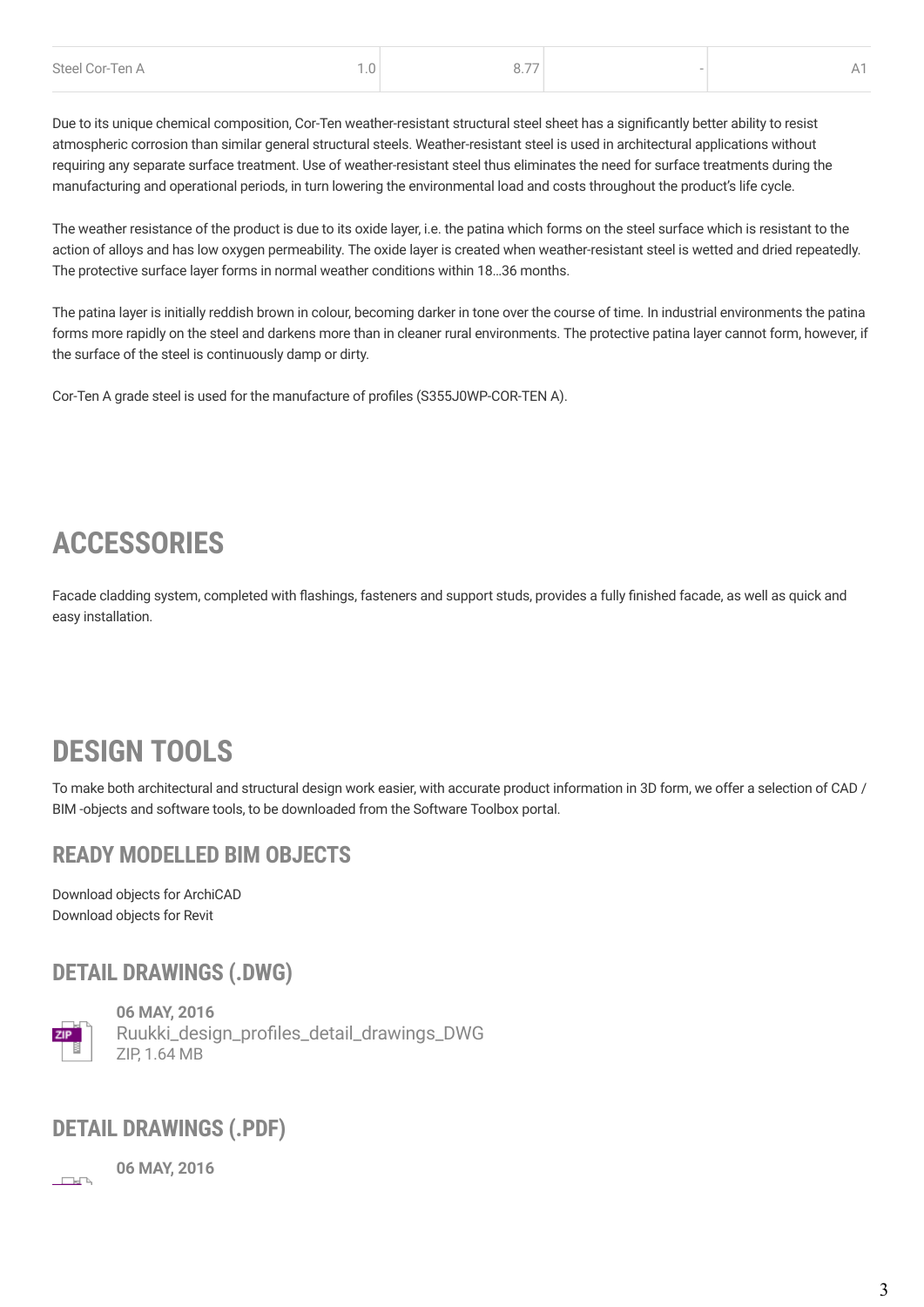

[Ruukki\\_design\\_profiles\\_detail\\_drawings\\_PDF](https://cdn.ruukki.com/docs/default-source/b2b-documents/facades/design-profiles/ruukki_design_profiles_detail_drawings_pdf.zip?sfvrsn=f5cf584_20) ZIP, 1.32 MB

### **INSTRUCTIONS**

#### **ORDER FORMS**



**06 MAY, 2016** [Design Cor-Ten S7 Order form](https://cdn.ruukki.com/docs/default-source/b2b-documents/facades/design-profiles/design-cor-ten-s7-order-form.zip?sfvrsn=b75cf584_22) ZIP, 325.11 KB

#### **TOLERANCES**



**15 JUN, 2016** [Design profile product tolerances 24.11.2015](https://cdn.ruukki.com/docs/default-source/b2b-documents/facades/design-profiles/design-profile-product-tolerances-24-11-2015.pdf?sfvrsn=4ea6dd84_18) PDF, 48.43 KB

### **DECLARATION OF PERFORMANCE CERTIFICATES & APPROVALS**

# **REFERENCES**



#### **INDUSTRIAL BUILDING – FORTUM OSLO VARME**

Fortum Oslo Varme is the owner and operator of the district heating network in the City of Oslo, Norway. A new administrative building was completed next to the existing heating plant in 2018. Ruukki supplied...

[View case](https://www.ruukki.com/b2b/references/reference-details/industrial-building-fortum-oslo-varme)